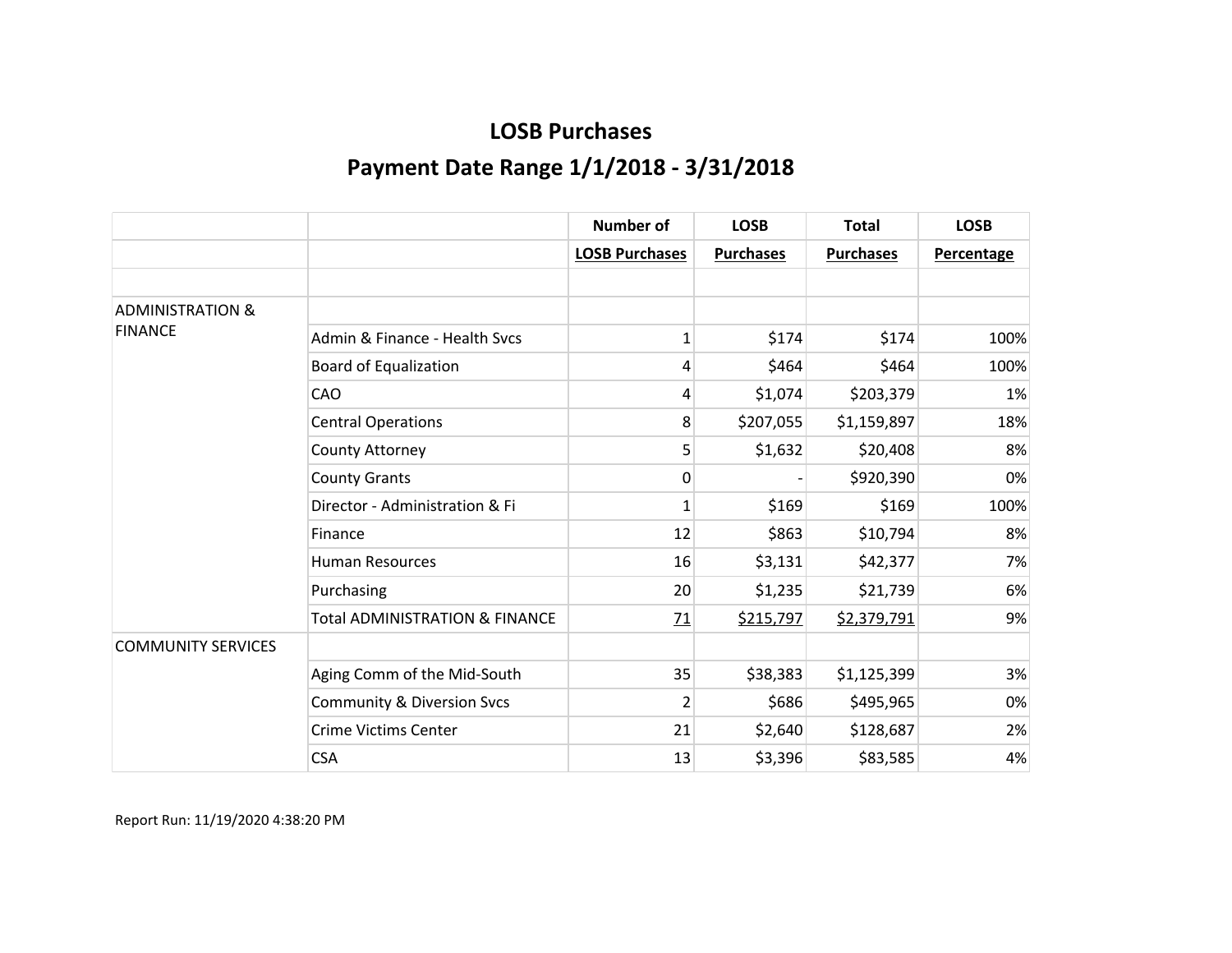| <b>COMMUNITY SERVICES</b> | <b>Director Community Services</b>     | 6              | \$8,116   | \$86,775    | 9%  |
|---------------------------|----------------------------------------|----------------|-----------|-------------|-----|
|                           | <b>Pretrial Services</b>               | 3              | \$868     | \$11,684    | 7%  |
|                           | Ryan White                             | 3              | \$96,787  | \$1,888,431 | 5%  |
|                           | <b>Total COMMUNITY SERVICES</b>        | 83             | \$150,876 | \$3,820,525 | 4%  |
| <b>CORRECTIONS</b>        |                                        |                |           |             |     |
|                           | <b>Correction Center Facility</b>      | 7              | \$1,075   | \$35,870    | 3%  |
|                           | <b>Corrections Administration</b>      | 217            | \$81,273  | \$6,193,638 | 1%  |
|                           | <b>Total CORRECTIONS</b>               | 224            | \$82,348  | \$6,229,508 | 1%  |
| <b>EMPLOYEE BENEFITS</b>  |                                        |                |           |             |     |
|                           | Employee Health Insurance              | 0              |           | \$364,667   | 0%  |
|                           | <b>Total EMPLOYEE BENEFITS</b>         | $\overline{0}$ |           | \$364,667   | 0%  |
| <b>HEALTH SERVICES</b>    |                                        |                |           |             |     |
|                           | Admin & Finance - Health Sycs          | 17             | \$6,509   | \$19,887    | 33% |
|                           | <b>Community Health</b>                | 135            | \$28,318  | \$423,604   | 7%  |
|                           | <b>Environmental Health Services</b>   | 20             | \$5,026   | \$236,926   | 2%  |
|                           | <b>Forensic Services</b>               | 4              | \$5,225   | \$38,512    | 14% |
|                           | <b>Health Planning &amp; Promotion</b> | 24             | \$15,047  | \$95,731    | 16% |
|                           | <b>Inmate Medical Care</b>             | 2              | \$60      | \$5,095,764 | 0%  |
|                           | <b>Public Health Safety</b>            | 49             | \$119,814 | \$460,782   | 26% |
|                           | <b>Total HEALTH SERVICES</b>           | 251            | \$179,999 | \$6,371,204 | 3%  |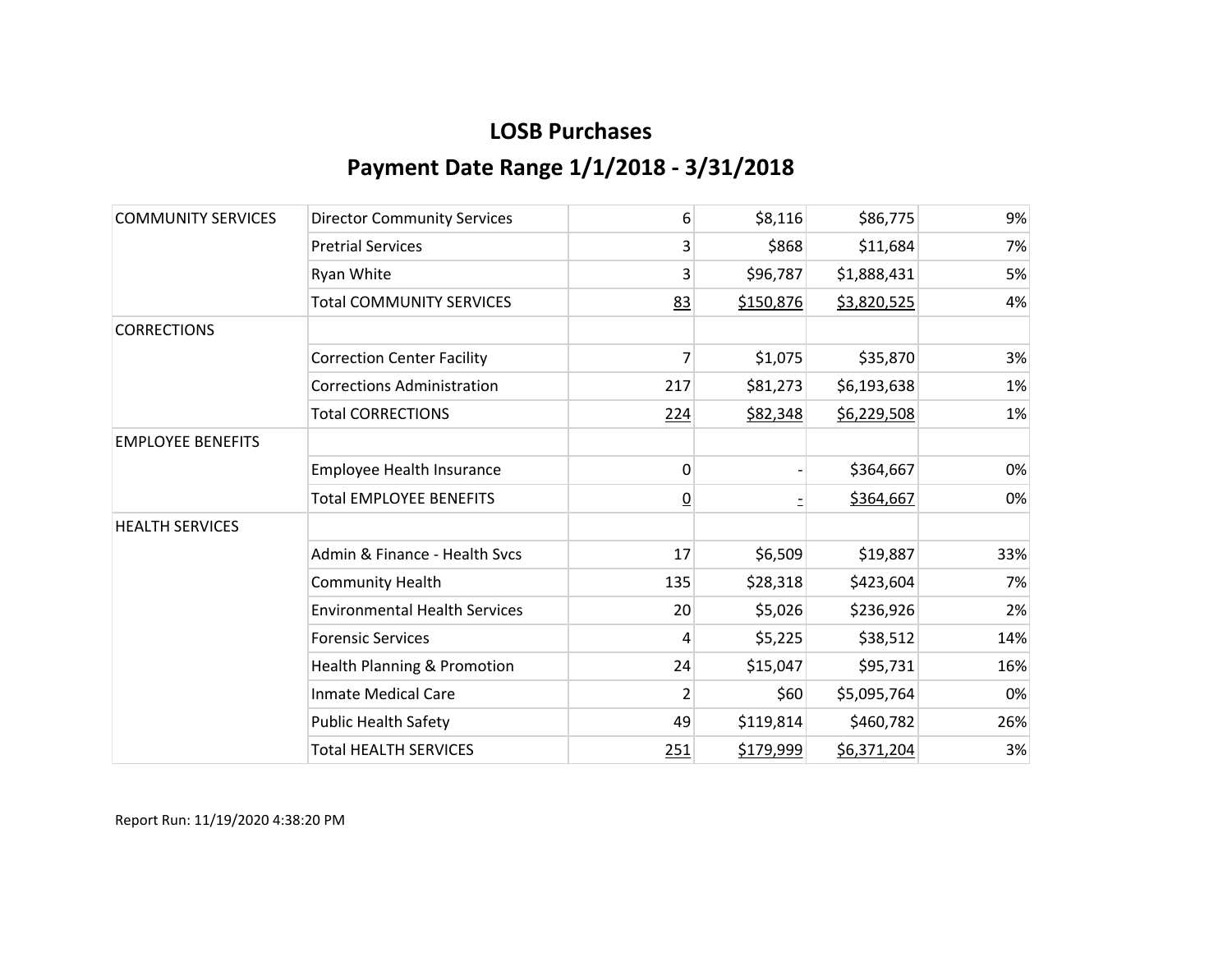| <b>INFORMATION</b>        |                                                       |           |           |             |     |
|---------------------------|-------------------------------------------------------|-----------|-----------|-------------|-----|
| <b>TECHNOLOGY SERVICE</b> | <b>Chief Information Officer</b>                      | 0         |           | \$129,611   | 0%  |
|                           | <b>IT Internal Services</b>                           | 10        | \$10,403  | \$651,835   | 2%  |
|                           | IT Operations                                         | 56        | \$68,809  | \$783,586   | 9%  |
|                           | <b>Total INFORMATION TECHNOLOGY</b><br><b>SERVICE</b> | <u>66</u> | \$79,212  | \$1,565,033 | 5%  |
| <b>JAIL DIVISION</b>      |                                                       |           |           |             |     |
|                           | Jail Administration                                   | 21        | \$71,720  | \$2,057,501 | 3%  |
|                           | Jail Programs                                         | 49        | \$108,310 | \$192,325   | 56% |
|                           | Jail Security                                         | 0         |           | \$8,696     | 0%  |
|                           | <b>Total JAIL DIVISION</b>                            | 70        | \$180,030 | \$2,258,522 | 8%  |
| <b>JUDICIAL</b>           |                                                       |           |           |             |     |
|                           | <b>Attorney General</b>                               | 2         | \$2,215   | \$37,190    | 6%  |
|                           | <b>Chancery Court</b>                                 | 4         | \$433     | \$2,769     | 16% |
|                           | <b>Circuit Court</b>                                  | 9         | \$577     | \$6,389     | 9%  |
|                           | <b>Criminal Court</b>                                 | 21        | \$10,361  | \$18,414    | 56% |
|                           | Divorce Referee                                       | 0         |           | \$159       | 0%  |
|                           | <b>General Sessions Court</b>                         | 49        | \$88,340  | \$327,662   | 27% |
|                           | <b>Jury Commission</b>                                | 3         | \$120     | \$436       | 28% |
|                           | Juvenile Court Clerk                                  | 8         | \$1,643   | \$48,798    | 3%  |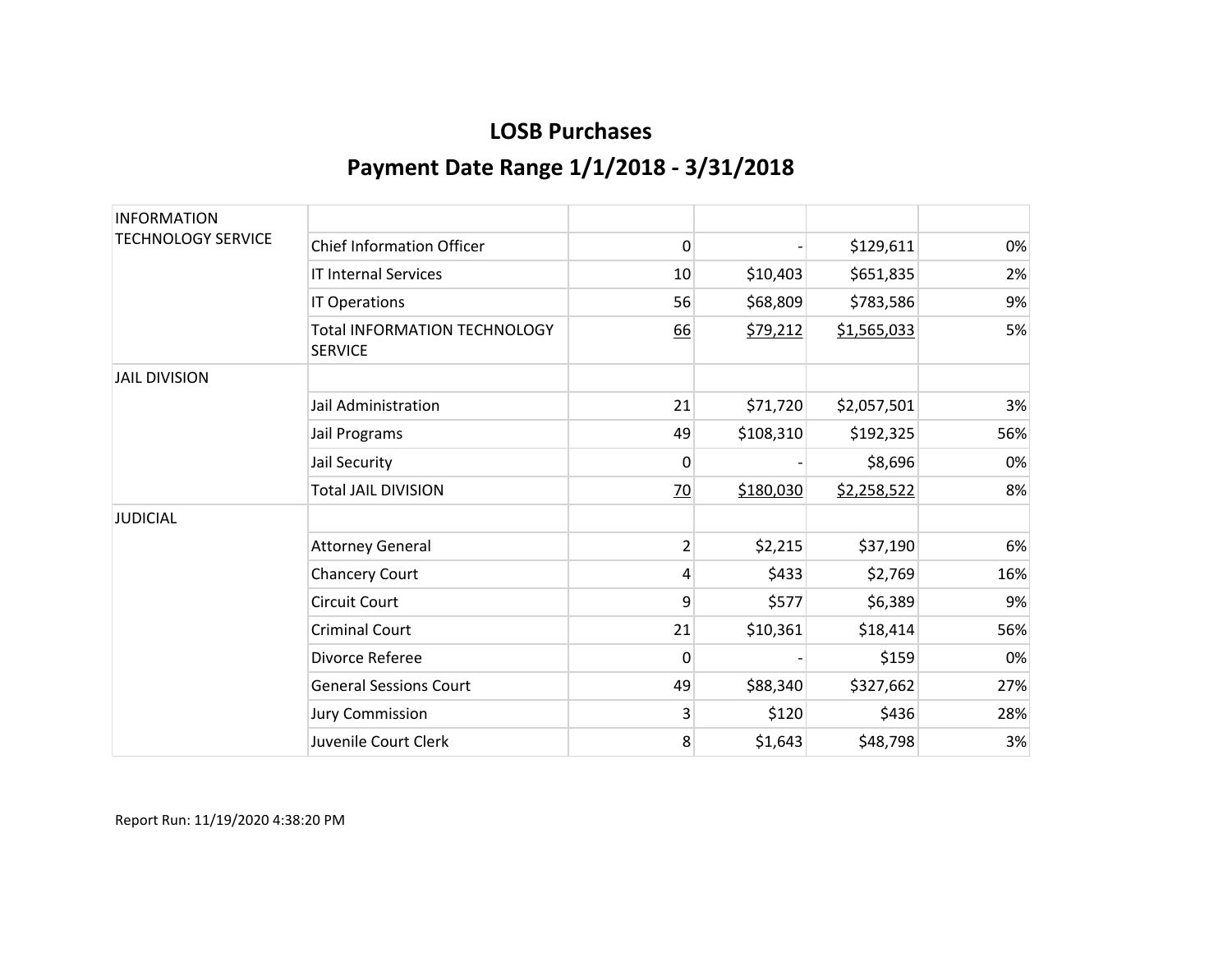| <b>JUDICIAL</b>         | Juvenile Court Judge                                  | 33              | \$20,711  | \$230,929 | 9%  |
|-------------------------|-------------------------------------------------------|-----------------|-----------|-----------|-----|
|                         | <b>Probate Court</b>                                  | 10              | \$699     | \$1,691   | 41% |
|                         | Public Defender                                       | 38              | \$4,934   | \$36,960  | 13% |
|                         | <b>Total JUDICIAL</b>                                 | 177             | \$130,033 | \$711,396 | 18% |
| <b>LAW ENFORCEMENT</b>  |                                                       |                 |           |           |     |
|                         | <b>Chief Deputy</b>                                   | 6               | \$2,316   | \$2,811   | 82% |
|                         | Courts                                                | $\overline{2}$  | \$687     | \$135,551 | 1%  |
|                         | <b>Detectives</b>                                     | 3               | \$624     | \$1,536   | 41% |
|                         | Fugitive                                              | 5               | \$740     | \$41,926  | 2%  |
|                         | <b>Special Operations</b>                             | 19              | \$56,025  | \$178,808 | 31% |
|                         | <b>Training</b>                                       | $\overline{2}$  | \$816     | \$101,821 | 1%  |
|                         | <b>Uniform Patrol</b>                                 | 9               | \$8,448   | \$41,999  | 20% |
|                         | <b>Total LAW ENFORCEMENT</b>                          | 46              | \$69,656  | \$504,453 | 14% |
| <b>MISCELLANEOUS</b>    |                                                       |                 |           |           |     |
| <b>INTERNAL SERVICE</b> | Admin & Finance - Health Svcs                         | $\mathbf 0$     |           | \$265     | 0%  |
|                         | <b>Total MISCELLANEOUS INTERNAL</b><br><b>SERVICE</b> | $\underline{0}$ |           | \$265     | 0%  |
| OTHER ELECTED OFFICIALS |                                                       |                 |           |           |     |
|                         | Assessor                                              | $\overline{2}$  | \$15,966  | \$251,380 | 6%  |
|                         | <b>County Clerk</b>                                   | 25              | \$3,412   | \$45,636  | 7%  |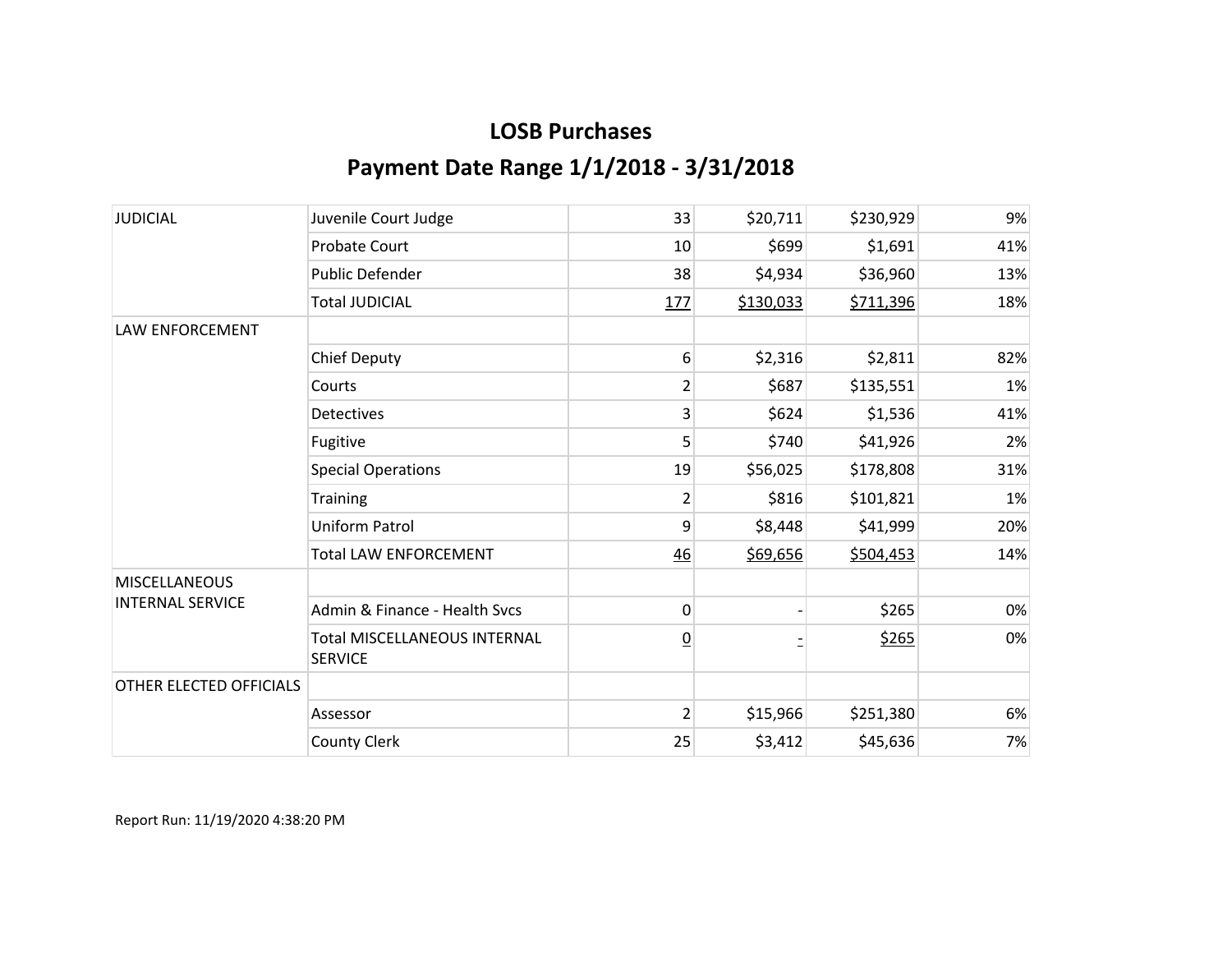| OTHER ELECTED OFFICIALS | <b>Election Commission</b>           | 12             | \$3,190   | \$29,640    | 11% |
|-------------------------|--------------------------------------|----------------|-----------|-------------|-----|
|                         | <b>Equal Opportunity Compliance</b>  | 13             | \$2,381   | \$4,364     | 55% |
|                         | Legislative Operations               | 19             | \$1,379   | \$103,778   | 1%  |
|                         | Register                             | 9              | \$632     | \$25,891    | 2%  |
|                         | Trustee                              | 13             | \$5,612   | \$130,820   | 4%  |
|                         | <b>Total OTHER ELECTED OFFICIALS</b> | 93             | \$32,571  | \$591,510   | 6%  |
| <b>Other Offices</b>    |                                      |                |           |             |     |
|                         | <b>Central Operations</b>            | 0              |           | \$371,697   | 0%  |
|                         | Courts                               | 0              |           | \$594,725   | 0%  |
|                         | Director & Staff-Public Works        | 0              |           | \$269,880   | 0%  |
|                         | Parks and Grounds Maintenance        | 0              |           | \$45,675    | 0%  |
|                         | Roads & Bridges                      | 1              | \$72,794  | \$138,430   | 53% |
|                         | <b>Support Services</b>              | 0              |           | \$864,852   | 0%  |
|                         | <b>Total Other Offices</b>           | $\overline{1}$ | \$72,794  | \$2,285,260 | 3%  |
| <b>PLANNING &amp;</b>   |                                      |                |           |             |     |
| <b>DEVELOPMENT</b>      | Admin & Finance - Health Svcs        | 13             | \$3,035   | \$4,434     | 68% |
|                         | <b>Codes Enforcement</b>             | 19             | \$3,644   | \$45,378    | 8%  |
|                         | Director - Planning & Developm       | 3              | \$255     | \$24,437    | 1%  |
|                         | Housing                              | 18             | \$233,169 | \$341,414   | 68% |
|                         | <b>Regional Services</b>             | 12             | \$1,079   | \$201,615   | 1%  |